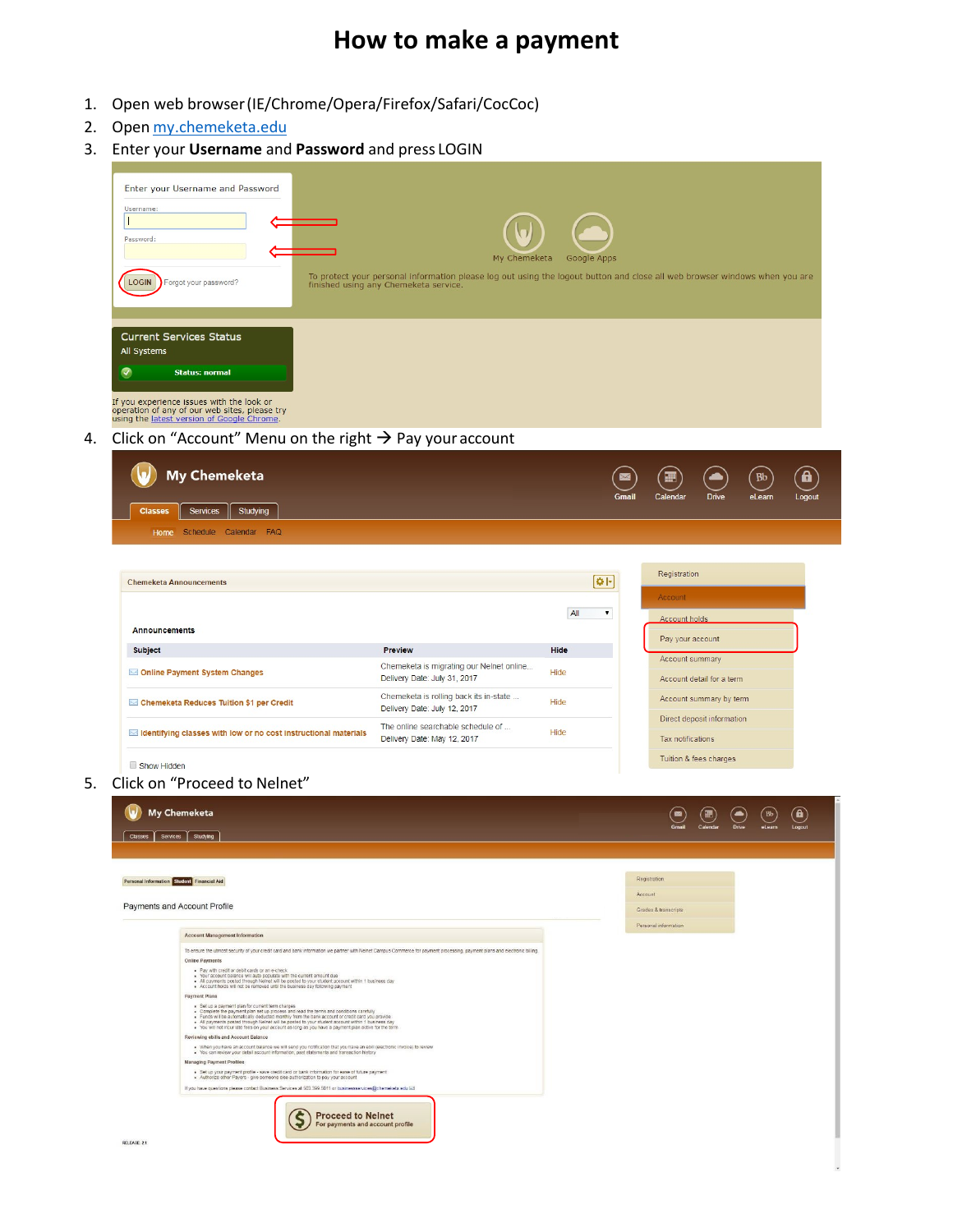6. A browser will open a new tab, fill in your basic information including your Home Address (in your country), your home phone number, and your My Chemeketa Email.

| <b>Create Account</b>                  |                                                                                                        |  |
|----------------------------------------|--------------------------------------------------------------------------------------------------------|--|
| Contact Info                           |                                                                                                        |  |
|                                        | Welcome. Please take a few moments to review and complete your contact information.                    |  |
| Name                                   |                                                                                                        |  |
| Prefix                                 | $\blacktriangledown$<br>Mr.                                                                            |  |
| First Name*                            |                                                                                                        |  |
| Middle Name                            |                                                                                                        |  |
| Last Name*                             |                                                                                                        |  |
| Suffix                                 | $\blacktriangledown$                                                                                   |  |
| <b>Address</b>                         |                                                                                                        |  |
| Country*                               | $\blacktriangledown$                                                                                   |  |
| Address Line 1                         | Your home address                                                                                      |  |
| Address Line 2                         | Apartment, Suite, Unit, Building, Floor, etc.<br>Add                                                   |  |
| City                                   | Your home city                                                                                         |  |
| State/Province/Region                  | --Same here---                                                                                         |  |
| ZIP/Postal Code                        |                                                                                                        |  |
| E-mail                                 |                                                                                                        |  |
| E-mail 1*                              | YourChemeketaEmailHere@my.chemeketa.edu                                                                |  |
| E-mail 2                               |                                                                                                        |  |
| E-mail 3                               |                                                                                                        |  |
|                                        | All correspondence will be sent via e-mail only<br>Correspondence will be sent to all e-mails provided |  |
| <b>Phone Numbers</b>                   |                                                                                                        |  |
| At least one phone number is required. |                                                                                                        |  |
| Daytime Phone                          | Your Phone Number<br>Inti<br>$\blacktriangledown$                                                      |  |
| Evening Phone                          | US<br>Ext.<br>$\blacktriangledown$                                                                     |  |
|                                        |                                                                                                        |  |

7. Fill in your Security Questions and Answers – Please remember or save it in a safe place.  $\rightarrow$  Submit



## **Online Account Profile**

| Telephone ID Question 1* | $-$ Select $-$ | 3 |
|--------------------------|----------------|---|
| Question 1 Answer*       |                |   |
| Telephone ID Question 2* | $-$ Select $-$ | 7 |
| Question 2 Answer*       |                |   |

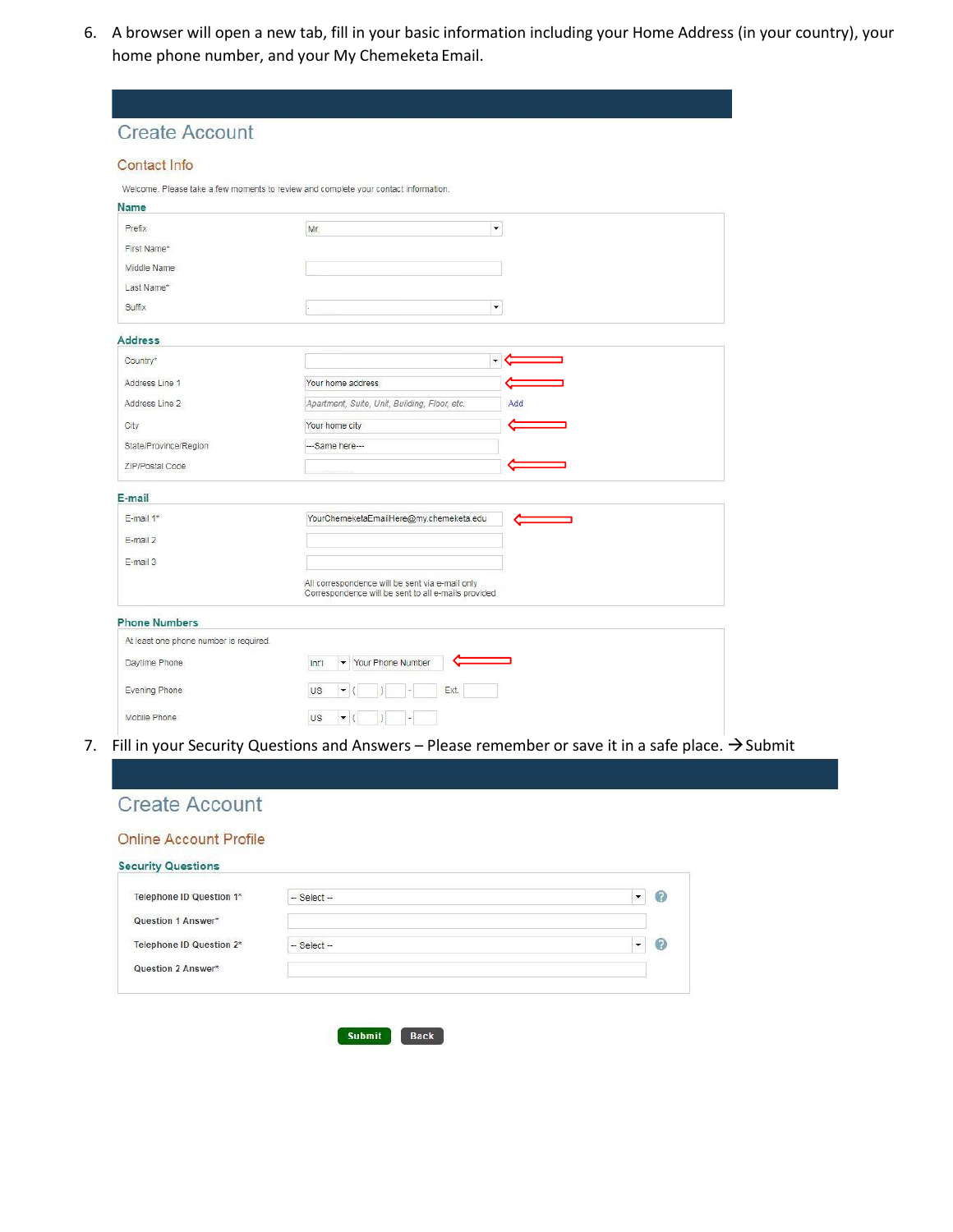| My Profile<br><b>Financial Accounts</b><br>Home                               | $\bullet$<br>А.<br>Signed in as                                                                                                |
|-------------------------------------------------------------------------------|--------------------------------------------------------------------------------------------------------------------------------|
| Hello                                                                         |                                                                                                                                |
| Payment Plan & Billing<br><b>View Details</b>                                 |                                                                                                                                |
| <b>Current Balance</b><br><b>Transaction Details</b><br><b>Make a Payment</b> | Register to receive text alerts on your mobile phone.                                                                          |
| FALL 2017<br>AMOUNT DUE<br><b>Current Charges</b><br>Set up a Payment Plan    | Want to allow a friend or family member to pay toward your<br>$\left( \bullet \right)$<br>balance?<br>Add an Authorized Party. |
|                                                                               |                                                                                                                                |

9. Select Term that you are paying for  $\rightarrow$  Next-Payment Method

| Make A Payment                       | Select A Payment<br>$\overline{2}$<br>Payment Method | 3<br>Thank You                   |
|--------------------------------------|------------------------------------------------------|----------------------------------|
|                                      |                                                      | Want to designate another payer? |
| <b>Select Accounts to Pay</b>        |                                                      |                                  |
| ACCOUNT                              | <b>CURRENT BALANCE</b>                               | PAYMENT AMOUNT                   |
| Student Account Balance<br>Fall 2017 |                                                      | S                                |
|                                      | Eligible for Payment Plan                            |                                  |
|                                      | Set up a Payment Plan                                |                                  |
|                                      |                                                      | PAYMENT AMOUNT                   |
|                                      | <b>Next - Payment Method</b><br>Cancel               |                                  |

- 10. Choose your payment method, we recommend using Credit Card method for this payment. Enter Billing information (Card Number, Name, Expiration Date, Billing Address) – Continue
- 11. The review page will appear, and you click **Authorize Payment** to complete the payment
- 12. If the payment was received successfully, the next screen will indicate that your payment has been received. A copy of the receipt is also sent to your email.

Thank you!

PS: Note if you have any questions, please contact us at[: internationaladvising@chemeketa.edu](mailto:internationaladmissions@chemeketa.edu)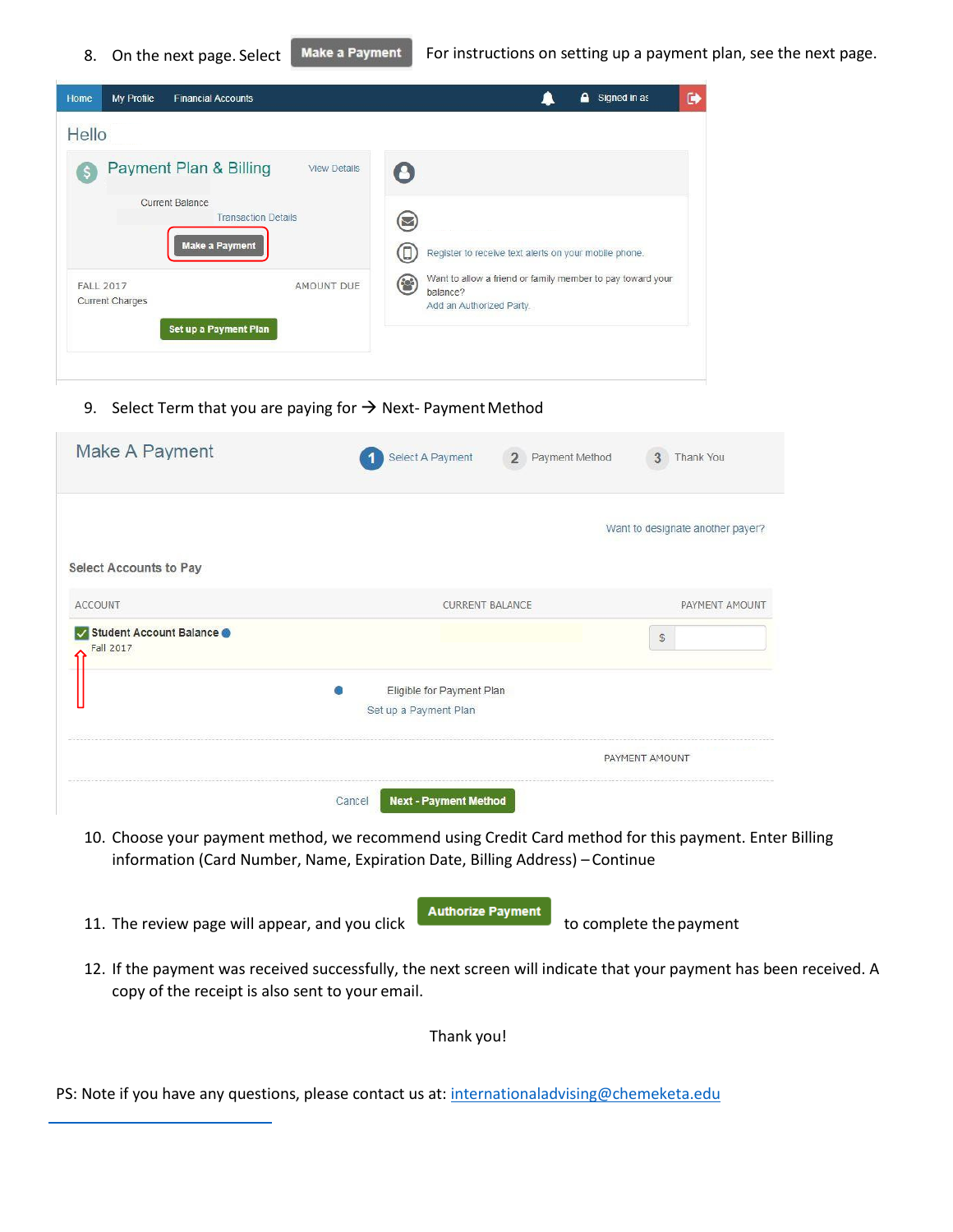## **How to set up a payment plan**



Follow steps  $1 - 7$  above.

10. You will come to this screen, which has different dates depending on the term and when you are setting up your plan. Select the plan that starts in the month you want to start making payments. The top option begins the soonest (in the current month) and will have more, smaller payments. The bottom option begins the latest and will have fewer, larger payments.

## **Payment Plan Options** Amount Due to Chemeketa Community College: Show: All Items Selected  $\bullet$ Select a payment schedule **Monthly Payments**

|            | Select Payment Method                                      | Down Payment<br>(Due Today) | Number of<br><b>Payments</b> | <b>Beginning Month</b> | 1st Payment<br>Amount | Available<br><b>Payment Days</b> | <b>Last Day to Enroll</b> | <b>Enrollment Fee</b><br>(Due Today) |
|------------|------------------------------------------------------------|-----------------------------|------------------------------|------------------------|-----------------------|----------------------------------|---------------------------|--------------------------------------|
| 0          | Automatic Payments from<br>• Bank Account<br>• Credit Card | S                           | 4                            | Month 1                | S                     | 5th                              |                           | \$20.00                              |
| $\bigcirc$ | Automatic Payments from<br>• Bank Account<br>• Credit Card | S                           | 3                            | <b>Month 2</b>         | s.                    | 5th                              |                           | \$20.00                              |
| $\bigcirc$ | Automatic Payments from<br>· Bank Account<br>• Credit Card | S                           | $\overline{2}$               | Month <sub>3</sub>     | S                     | 5th                              |                           | \$20.00                              |
| ∩          | Automatic Payments from<br>• Bank Account<br>• Credit Card | s                           | 1                            | Month 4                | S.                    | 5th                              |                           | \$20.00                              |

**Back** 

**Next**